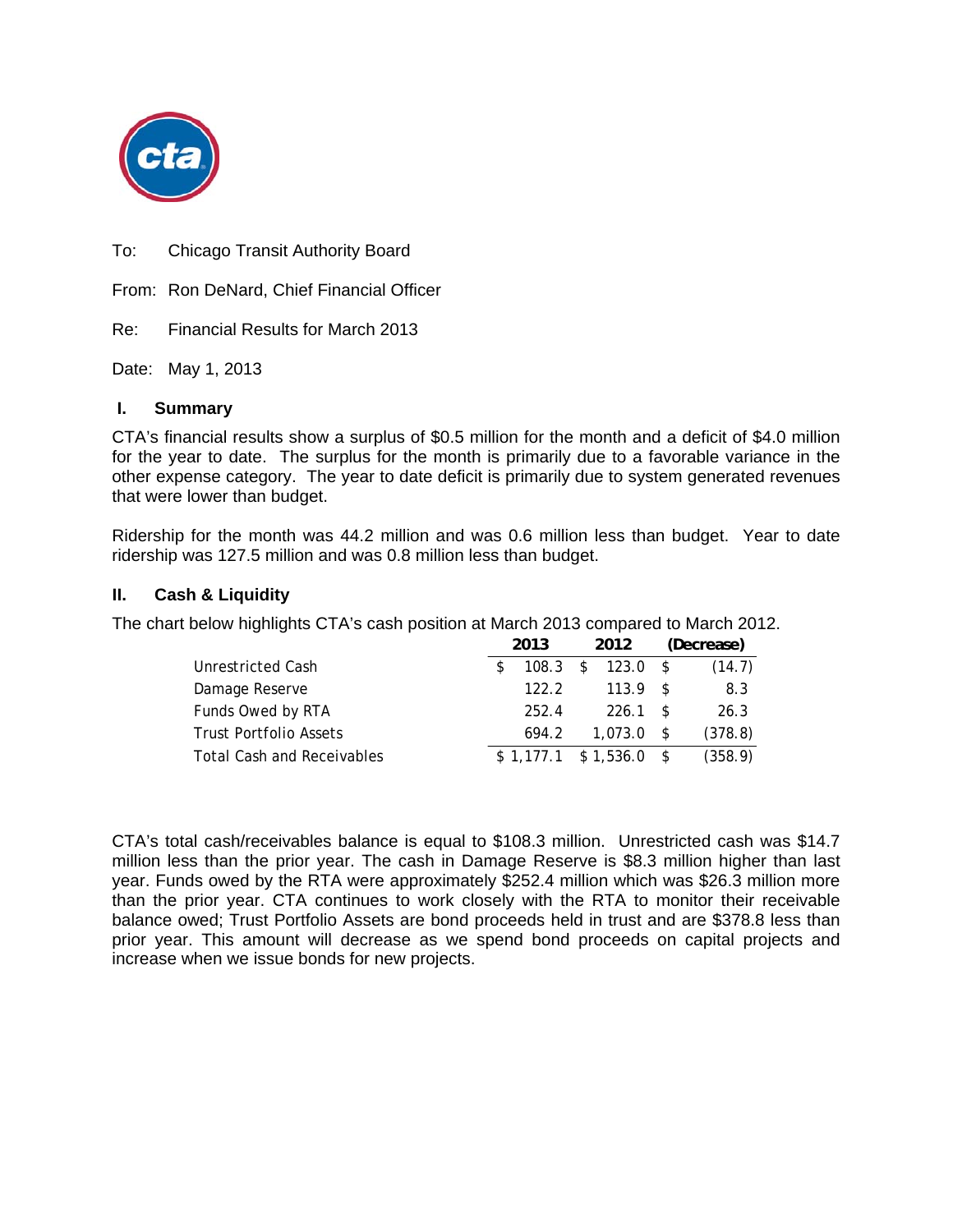#### **III. Revenue**

|                                |          | Current Month |                   |           | Year to Date  |                 |
|--------------------------------|----------|---------------|-------------------|-----------|---------------|-----------------|
|                                |          | Variance to   | Variance to       |           | Variance to   | Variance to     |
|                                | Actual   | <b>Budget</b> | <b>Prior Year</b> | Actual    | <b>Budget</b> | Prior Year      |
| Category                       | Mar13    | Mar13         | Mar13 vs. Mar12   | Mar13     | Mar13         | Mar13 vs. Mar12 |
| <b>Fare &amp; Pass Revenue</b> | 48.827.0 | (1, 121.0)    | 2,522.0           | 136,766.0 | (4,061.0)     | 3,718.0         |

- Fare and pass revenue was \$1.1 million less than budget for the month. The average fare for the month was \$1.11 and was \$0.01 less than budget and was \$0.06 more than the prior month.
- Year to date fare and pass revenue was \$4.1 million less than budget. The average fare for the year to date was \$1.07 per ride and was \$0.03 less than budget.

|                             |         | Current Month            |                 |         | Year to Date  |                   |
|-----------------------------|---------|--------------------------|-----------------|---------|---------------|-------------------|
|                             |         | Variance to              | Variance to     |         | Variance to   | Variance to       |
|                             | Actual  | <b>Budget</b>            | Prior Year      | Actual  | <b>Budget</b> | <b>Prior Year</b> |
| Category                    | Mar13   | Mar13                    | Mar13 vs. Mar12 | Mar13   | Mar13         | Mar13 vs. Mar12   |
| <b>Reduced Fare Subsidy</b> | 2,360.0 | $\overline{\phantom{0}}$ | 27.0            | 7.081.0 |               | 81.0              |

• Reduced Fare Subsidy was on par with budget for the month and year.

|                                  |         | Current Month |                 |         | Year to Date  |                 |
|----------------------------------|---------|---------------|-----------------|---------|---------------|-----------------|
|                                  |         | Variance to   | Variance to     |         | Variance to   | Variance to     |
|                                  | Actual  | <b>Budget</b> | Prior Year      | Actual  | <b>Budget</b> | Prior Year      |
| Category                         | Mar13   | Mar13         | Mar13 vs. Mar12 | Mar13   | Mar13         | Mar13 vs. Mar12 |
| Advertising, Charter, Concession | 2,830.0 | 786.0         | 1,051.0         | 7.341.0 | 1.164.0       | 2,066.0         |

 Advertising, Charter and Concessions Revenue was \$0.8 million more than budget for the month and was \$1.2 million more than budget for the year to date.

|                   |        | Current Month |  |                 |  |        | Year to Date  |                 |
|-------------------|--------|---------------|--|-----------------|--|--------|---------------|-----------------|
|                   |        | Variance to   |  | Variance to     |  |        | Variance to   | Variance to     |
|                   | Actual | Budget        |  | Prior Year      |  | Actual | <b>Budget</b> | Prior Year      |
| Category          | Mar13  | Mar13         |  | Mar13 vs. Mar12 |  | Mar13  | Mar13         | Mar13 vs. Mar12 |
| Investment income | 30.0   | (6.0)         |  | (11.0)          |  | 92.0   | (29.0)        | (35.0)          |

• Investment Income Revenue was slightly below budget for the month and was \$29,000 less than budget for the year to date.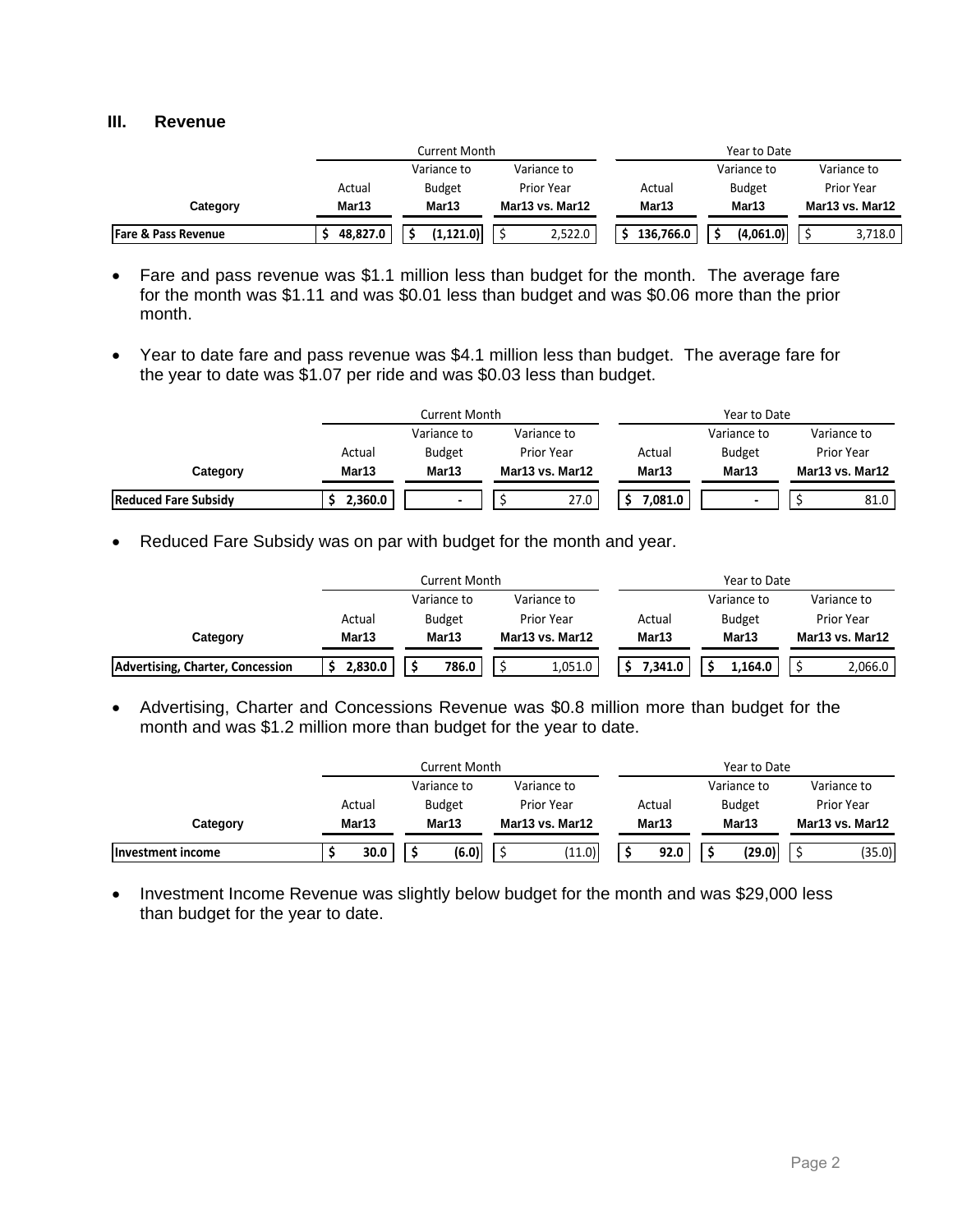|                      |         | Current Month |                   |         | Year to Date  |                 |
|----------------------|---------|---------------|-------------------|---------|---------------|-----------------|
|                      |         | Variance to   | Variance to       |         | Variance to   | Variance to     |
|                      | Actual  | <b>Budget</b> | <b>Prior Year</b> | Actual  | <b>Budget</b> | Prior Year      |
| Category             | Mar13   | Mar13         | Mar13 vs. Mar12   | Mar13   | Mar13         | Mar13 vs. Mar12 |
| <b>Other Revenue</b> | 2,634.0 | 117.0         | (125.0)           | 8,088.0 | (125.0)       | (2,471.0)       |

• All Other Revenue was \$0.1 million more than budget for the month and was \$0.1 million less than budget for the year to date period due to corporate sponsorship revenue anticipated in the budget but not yet realized. The revenue is unfavorable versus prior year due to the receipt of a security grant in 2012 that was at a lower amount in 2013.

|                                       |          | Current Month |                 |           | Year to Date  |                   |
|---------------------------------------|----------|---------------|-----------------|-----------|---------------|-------------------|
|                                       |          | Variance to   | Variance to     |           | Variance to   | Variance to       |
|                                       | Actual   | <b>Budget</b> | Prior Year      | Actual    | <b>Budget</b> | <b>Prior Year</b> |
| Category                              | Mar13    | Mar13         | Mar13 vs. Mar12 | Mar13     | Mar13         | Mar13 vs. Mar12   |
| <b>Total System Generated Revenue</b> | 56,681.0 | (225.0)       | 3,464.0         | 159.368.0 | (3.052.0)     | 3,359.0           |

• System-Generated Revenue was \$0.2 million less than budget for the month. Year to date System-Generated Revenue was \$3.1 million less than budget. The unfavorable variance for the year to date was primarily due to lower than anticipated farebox and pass revenue.

### **IV. Expenses**

|          |          | <b>Current Month</b> |                 | Year to Date |               |                   |  |
|----------|----------|----------------------|-----------------|--------------|---------------|-------------------|--|
|          |          | Variance to          | Variance to     |              | Variance to   | Variance to       |  |
|          | Actual   | <b>Budget</b>        | Prior Year      | Actual       | <b>Budget</b> | <b>Prior Year</b> |  |
| Category | Mar13    | Mar13                | Mar13 vs. Mar12 | Mar13        | Mar13         | Mar13 vs. Mar12   |  |
| Labor    | 77,394.0 | (566.0)              | 882.0           | 233,621.0    | (4,562.0)     | (4,851.0)         |  |

 Labor Expense was \$0.6 million more than budget for the month. Labor expense year to date was unfavorable to budget by \$4.6 million. Labor expense is unfavorable to budget due to the adjusted timing of the implementation of the Customer Service Assistants in the rail stations, additional bus service in the first quarter and increased training for bus operators in the first half of the year.

|          |         | Current Month |                   |          | Year to Date  |                   |
|----------|---------|---------------|-------------------|----------|---------------|-------------------|
|          |         | Variance to   | Variance to       |          | Variance to   | Variance to       |
|          | Actual  | <b>Budget</b> | <b>Prior Year</b> | Actual   | <b>Budget</b> | <b>Prior Year</b> |
| Category | Mar13   | Mar13         | Mar13 vs. Mar12   | Mar13    | Mar13         | Mar13 vs. Mar12   |
| Material | 4,546.0 | (229.0)       | 1,373.0           | 17,490.0 | (2.179.0)     | 729.0             |

• Material Expense was over budget by \$0.2 million. Material expense for the year to date was \$2.2 million over budget due to the maintenance of 102 more rail cars than planned, an increase in both the replacement rate for parts and in the cost of components,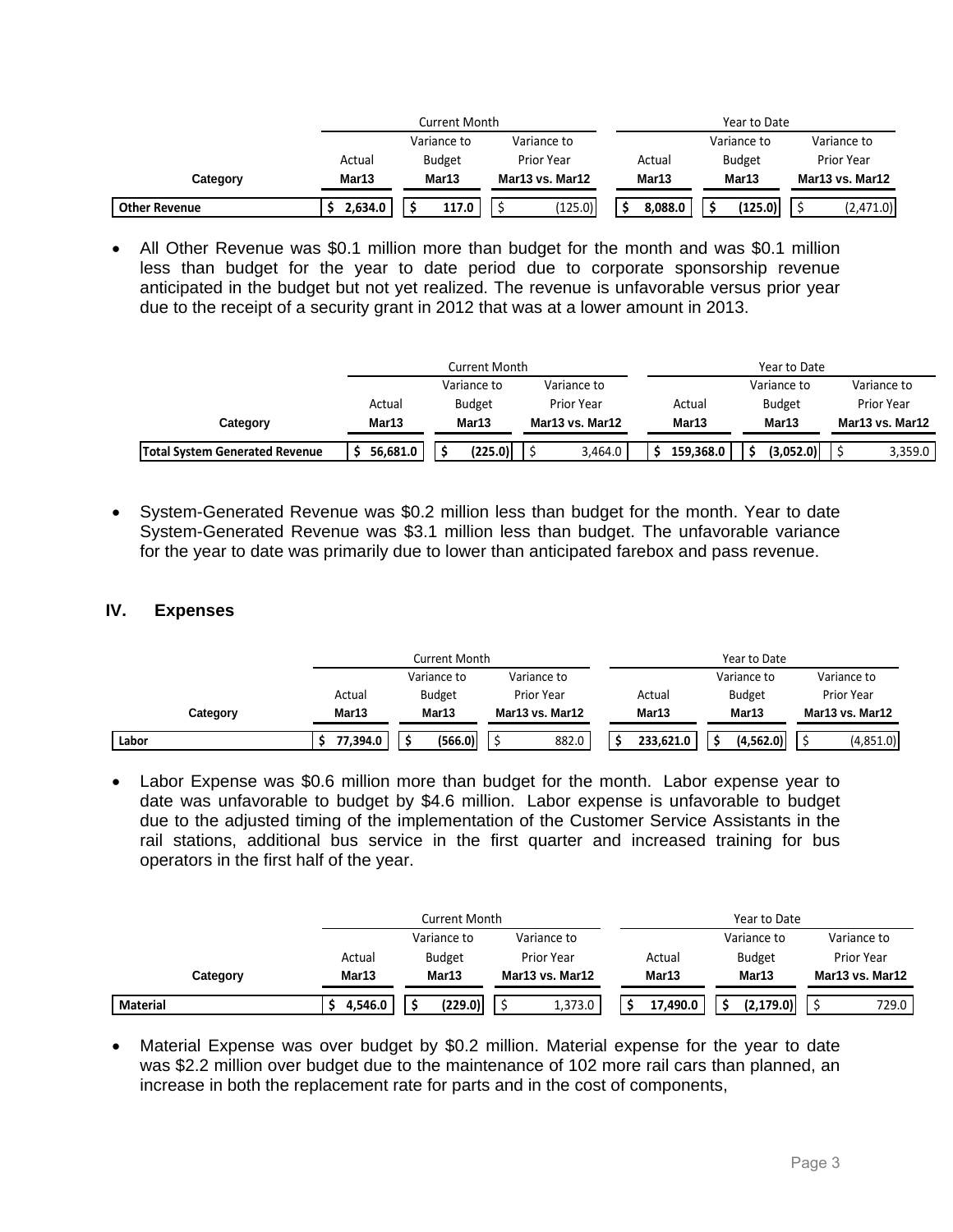|          |         | Current Month |                 |          | Year to Date  |                   |
|----------|---------|---------------|-----------------|----------|---------------|-------------------|
|          |         | Variance to   | Variance to     |          | Variance to   | Variance to       |
|          | Actual  | <b>Budget</b> | Prior Year      | Actual   | <b>Budget</b> | <b>Prior Year</b> |
| Category | Mar13   | Mar13         | Mar13 vs. Mar12 | Mar13    | Mar13         | Mar13 vs. Mar12   |
| Fuel     | 5,346.0 | 152.0         | (378.0)         | 15,332.0 | 832.0         | (984.0)           |

 Fuel for Revenue Equipment was \$0.1 million less than budget for the month. Fuel expense was \$0.8 million less than budget for the year.

|          |         | Current Month |                 |         | Year to Date  |                 |
|----------|---------|---------------|-----------------|---------|---------------|-----------------|
|          |         | Variance to   | Variance to     |         | Variance to   | Variance to     |
|          | Actual  | <b>Budget</b> | Prior Year      | Actual  | <b>Budget</b> | Prior Year      |
| Category | Mar13   | Mar13         | Mar13 vs. Mar12 | Mar13   | Mar13         | Mar13 vs. Mar12 |
| Power    | 2,001.0 | (55.0)        | (76.0)          | 5.673.0 | 20.0          | 1,492.0         |

 Electric Power for Revenue Equipment was \$0.1 million more than budget for the month and was \$0.2 million less than budget for the year to date.

|                                         |        | Current Month |                 |         | Year to Date  |                 |
|-----------------------------------------|--------|---------------|-----------------|---------|---------------|-----------------|
|                                         |        | Variance to   | Variance to     |         | Variance to   | Variance to     |
|                                         | Actual | <b>Budget</b> | Prior Year      | Actual  | <b>Budget</b> | Prior Year      |
| Category                                | Mar13  | Mar13         | Mar13 vs. Mar12 | Mar13   | Mar13         | Mar13 vs. Mar12 |
| <b>Provision Injuries &amp; Damages</b> | 983.0  |               | 1,617.0         | 2.948.0 |               | 4,852.0         |

• Provision for Injuries and Damages Expense was on par with budget for the month and year.

|                                      | Current Month |               |                 | Year to Date |               |                 |
|--------------------------------------|---------------|---------------|-----------------|--------------|---------------|-----------------|
|                                      |               | Variance to   | Variance to     |              | Variance to   | Variance to     |
|                                      | Actual        | <b>Budget</b> | Prior Year      | Actual       | <b>Budget</b> | Prior Year      |
| Category                             | Mar13         | Mar13         | Mar13 vs. Mar12 | Mar13        | Mar13         | Mar13 vs. Mar12 |
| <b>Purchase of Security Services</b> | 2,892.0       | 49.0          | 13.0            | 8.678.0      | 363.0         | 47.0            |

• Purchase of Security Services was \$0.1 million favorable to budget for the month. Year to date security expense was \$0.3 million less than budget for the year.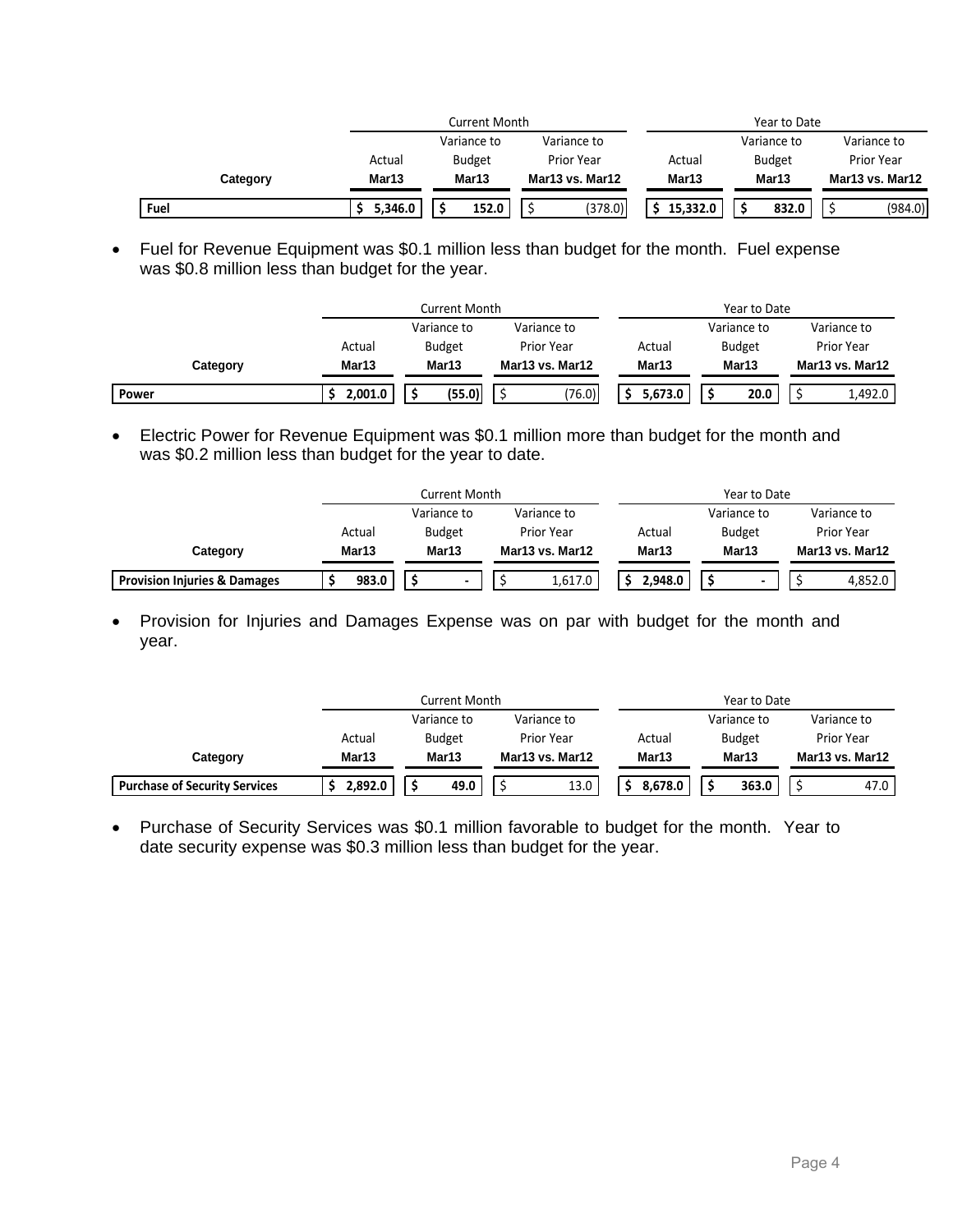|                       |          | Current Month |                 |          | Year to Date  |                   |  |
|-----------------------|----------|---------------|-----------------|----------|---------------|-------------------|--|
|                       |          | Variance to   | Variance to     |          | Variance to   | Variance to       |  |
|                       | Actual   | <b>Budget</b> | Prior Year      | Actual   | <b>Budget</b> | <b>Prior Year</b> |  |
| Category              | Mar13    | Mar13         | Mar13 vs. Mar12 | Mar13    | Mar13         | Mar13 vs. Mar12   |  |
| <b>Other Expenses</b> | 18.122.0 | 1.366.0       | (8,688.0)       | 53,189.0 | 4.617.0       | (19, 417.0)       |  |

 Other Expense was \$1.4 million less than budget. Year to date other expenses was \$4.6 million less than budget. The favorable variance for the month and year to date is due to timing differences for maintenance and repair contract costs. The expense is higher than prior year due to the impact of the elimination of a debt service reserve that caused 2012 expenses to be abnormally low as compared to 2013.

|                                 |           | Current Month |                   |           | Year to Date  |                   |
|---------------------------------|-----------|---------------|-------------------|-----------|---------------|-------------------|
|                                 |           | Variance to   | Variance to       |           | Variance to   | Variance to       |
|                                 | Actual    | <b>Budget</b> | <b>Prior Year</b> | Actual    | <b>Budget</b> | <b>Prior Year</b> |
| Category                        | Mar13     | Mar13         | Mar13 vs. Mar12   | Mar13     | Mar13         | Mar13 vs. Mar12   |
| <b>Total Operating Expenses</b> | 111,283.0 | 717.0         | (5,255.0)         | 336.931.0 | (909.0)       | (18, 132.0)       |

 Operating Expenses were \$0.7 million less than budget for the month, primarily due to a favorable variance in the other expense category. For the year to date period, operating expenses were \$0.9 million more than budget due to labor and materials expenses. Expenses in 2013 are higher than 2012 due to the elimination of pension bond debt service reserve in 2012 that lowered 2012 expenses.

#### **V. Other**

|                       | Current Month     |               |                 | Year to Date |               |                 |
|-----------------------|-------------------|---------------|-----------------|--------------|---------------|-----------------|
|                       |                   | Variance to   | Variance to     |              | Variance to   | Variance to     |
|                       | Actual            | <b>Budget</b> | Prior Year      | Actual       | <b>Budget</b> | Prior Year      |
| Category              | Mar <sub>13</sub> | Mar13         | Mar13 vs. Mar12 | Mar13        | Mar13         | Mar13 vs. Mar12 |
| <b>Recovery Ratio</b> | 62.2%             | 0.16          |                 | 57.8%        | $-1.52$       |                 |

 Recovery Ratio, which measures the percentage of operating expenses CTA funds from internally generated revenues, was 62.2% for the month and 57.8% for the year. This was favorable to budget by 0.16 percentage points for the month and by 1.52 percentage points for the year to date.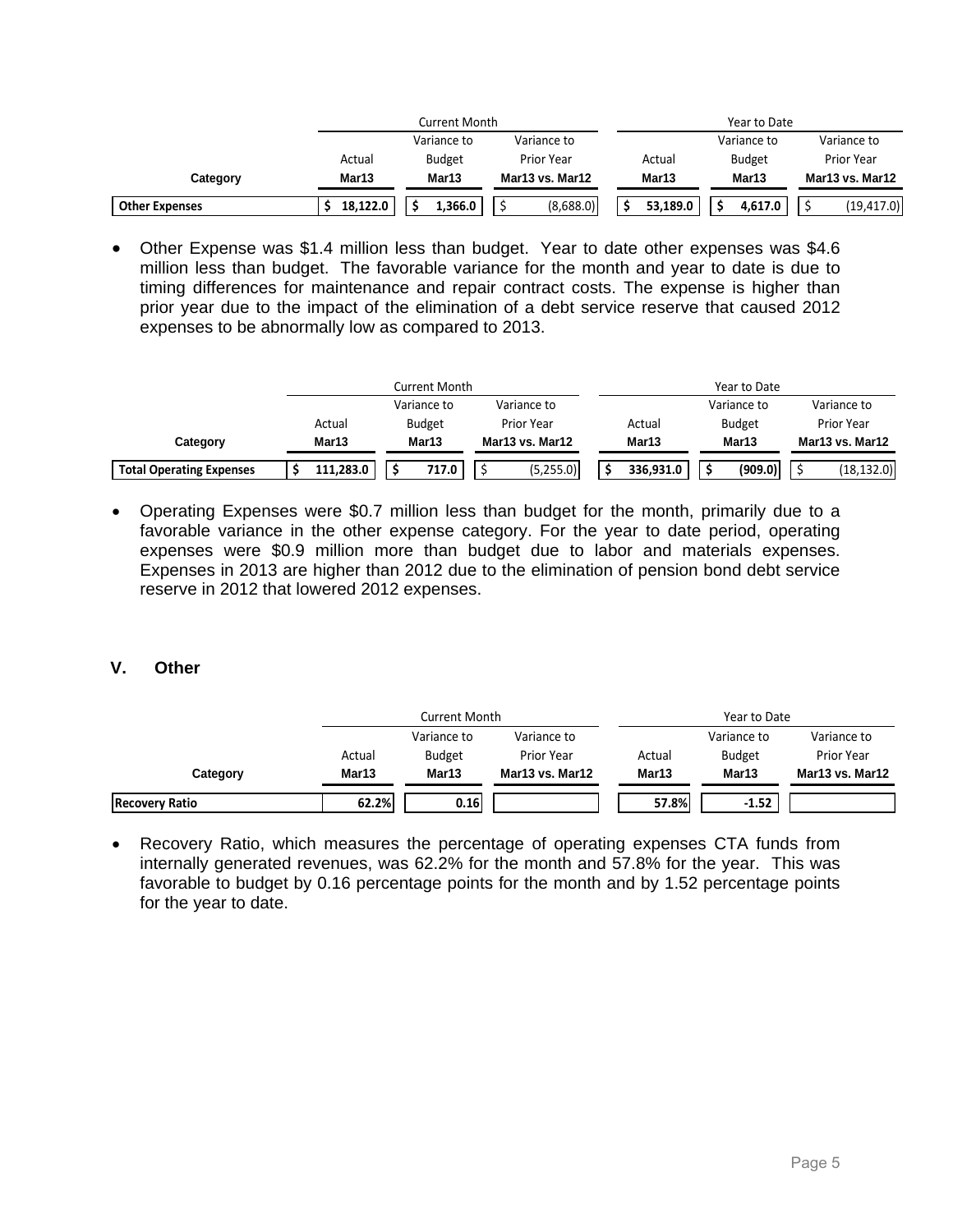#### **VI. Ridership**

|                               |          | <b>Current Month</b>       |                 |           | Year to Date  |                 |  |  |
|-------------------------------|----------|----------------------------|-----------------|-----------|---------------|-----------------|--|--|
|                               |          | Variance to<br>Variance to |                 |           | Variance to   | Variance to     |  |  |
|                               | Actual   | <b>Budget</b>              | Prior Year      | Actual    | <b>Budget</b> | Prior Year      |  |  |
| Category                      | Mar13    | Mar13                      | Mar13 vs. Mar12 | Mar13     | Mar13         | Mar13 vs. Mar12 |  |  |
| <b>Bus</b>                    | 25,633.0 | (472.0)                    | (2, 284.0)      | 73,963.0  | (949.0)       | (4,524.0)       |  |  |
| Rail                          | 15,252.0 | (172.0)                    | (1,024.0)       | 44,043.0  | 15.0          | (1,669.0)       |  |  |
| <b>Rail to Rail Transfers</b> | 3,277.0  | 20.0                       | (160.0)         | 9,448.0   | 161.0         | (202.0)         |  |  |
| <b>Total</b>                  | 44,161.0 | (625.0)                    | (3,468.0)       | 127,455.0 | (773.0)       | (6,396.0)       |  |  |

- Ridership for the month of March was 44.2 million and was 0.6 million less than budget and was 3.5 million less than prior year. Calendar adjusted ridership was down 5.3% from prior year.
- Ridership for the year to date was 127.5 million and was 0.8 million less than budget and 6.4 million less than prior year. Calendar adjusted ridership is down 3.5% over the prior year to date.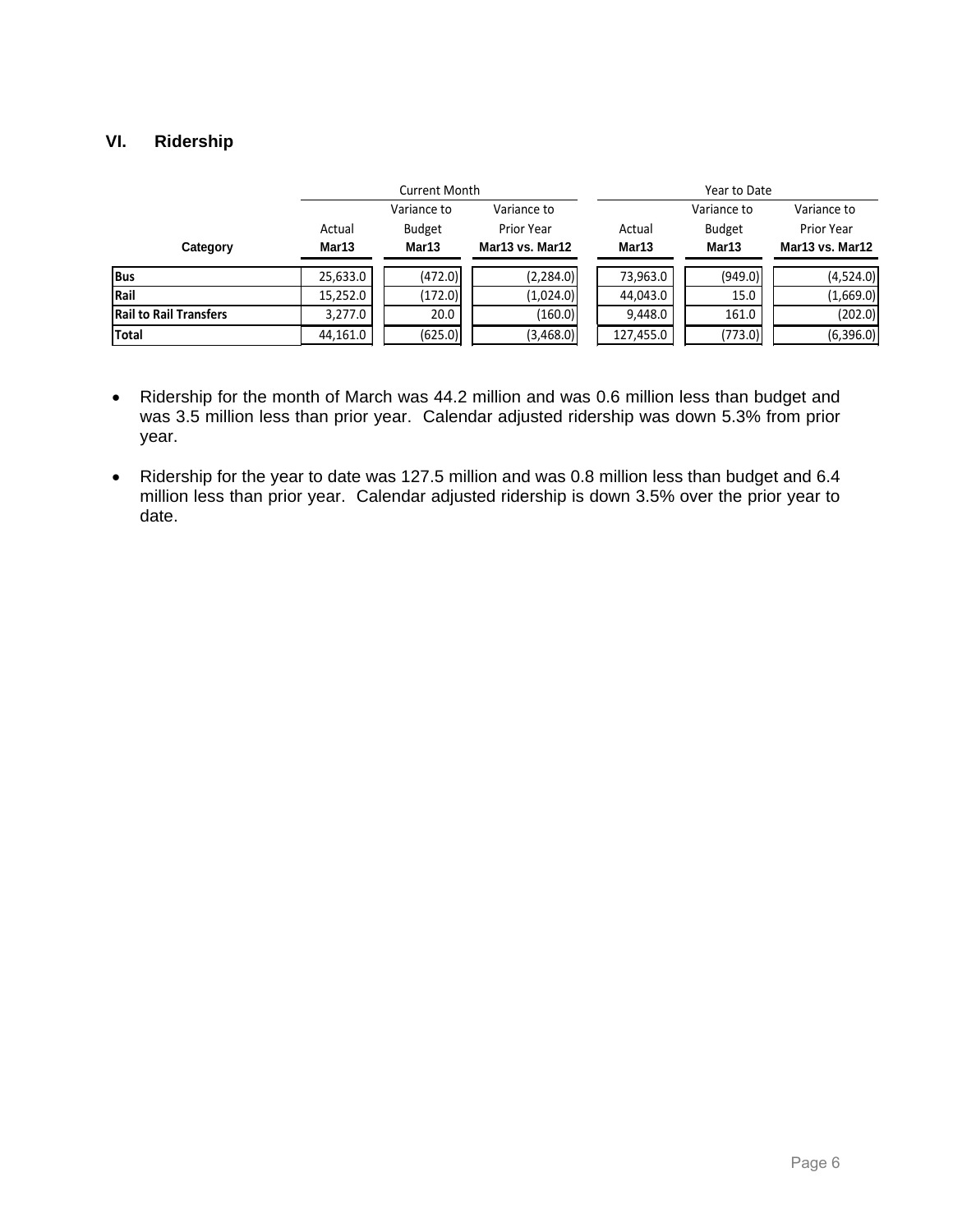### *Cash & Liquidity*





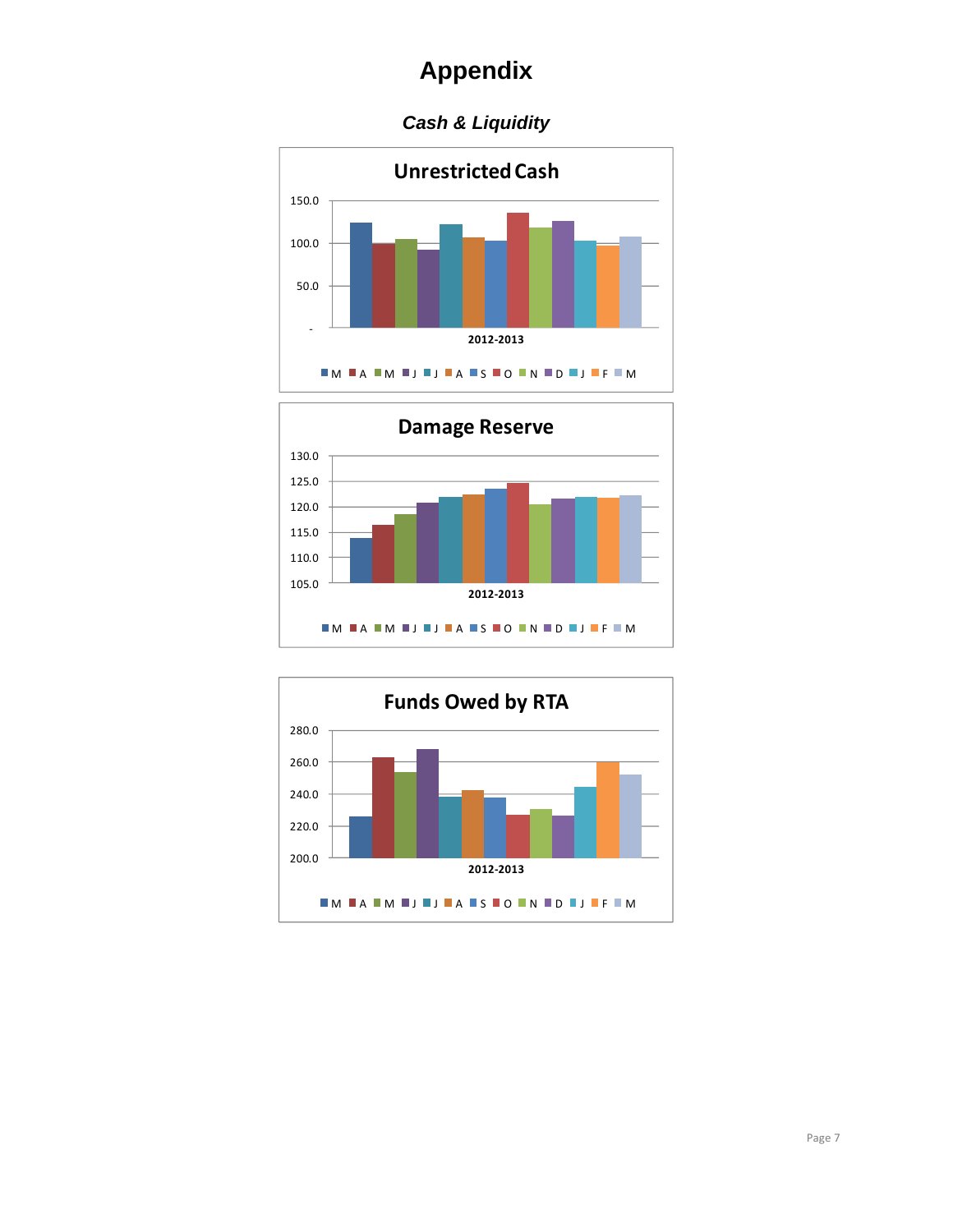



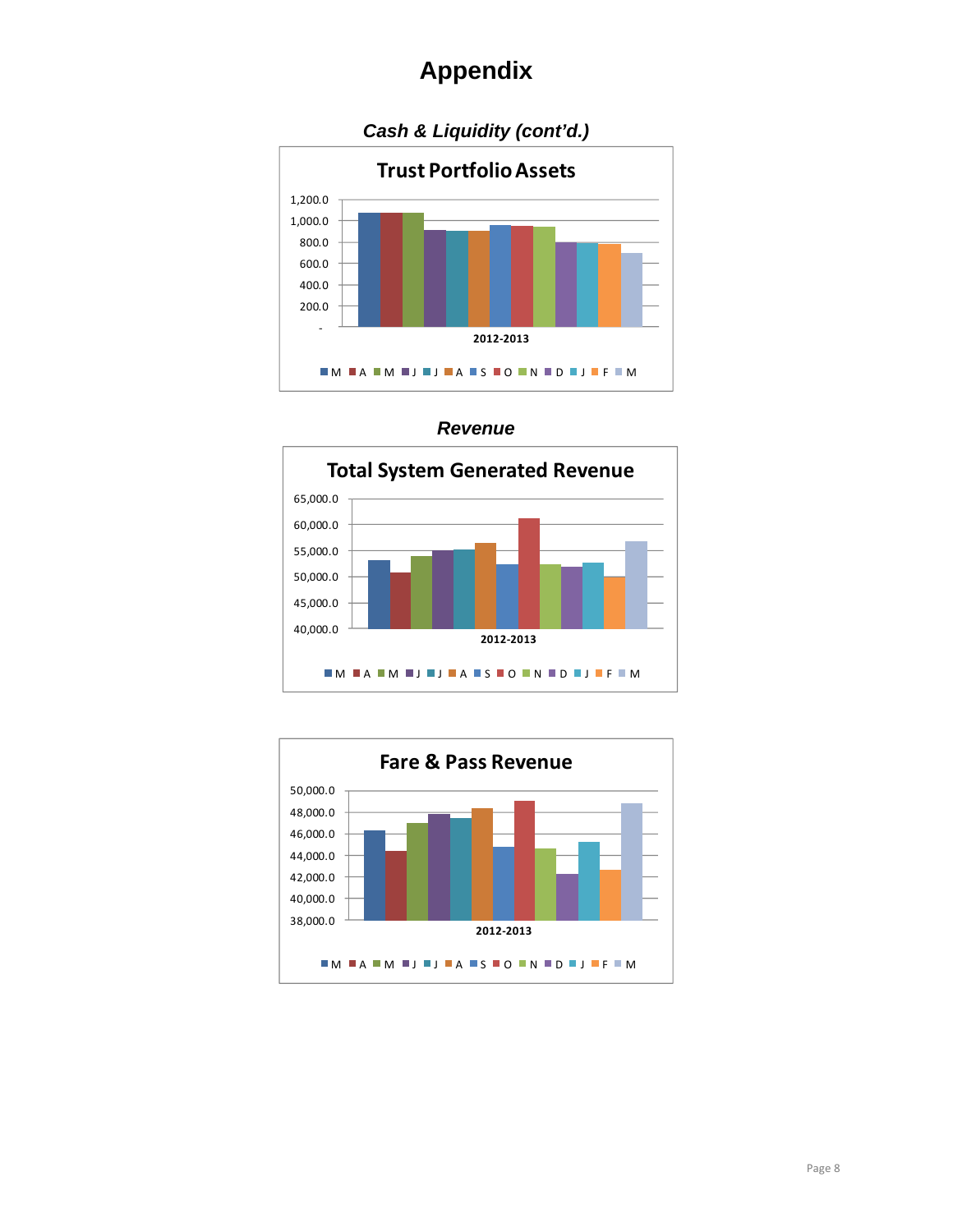### *Revenue (cont'd.)*



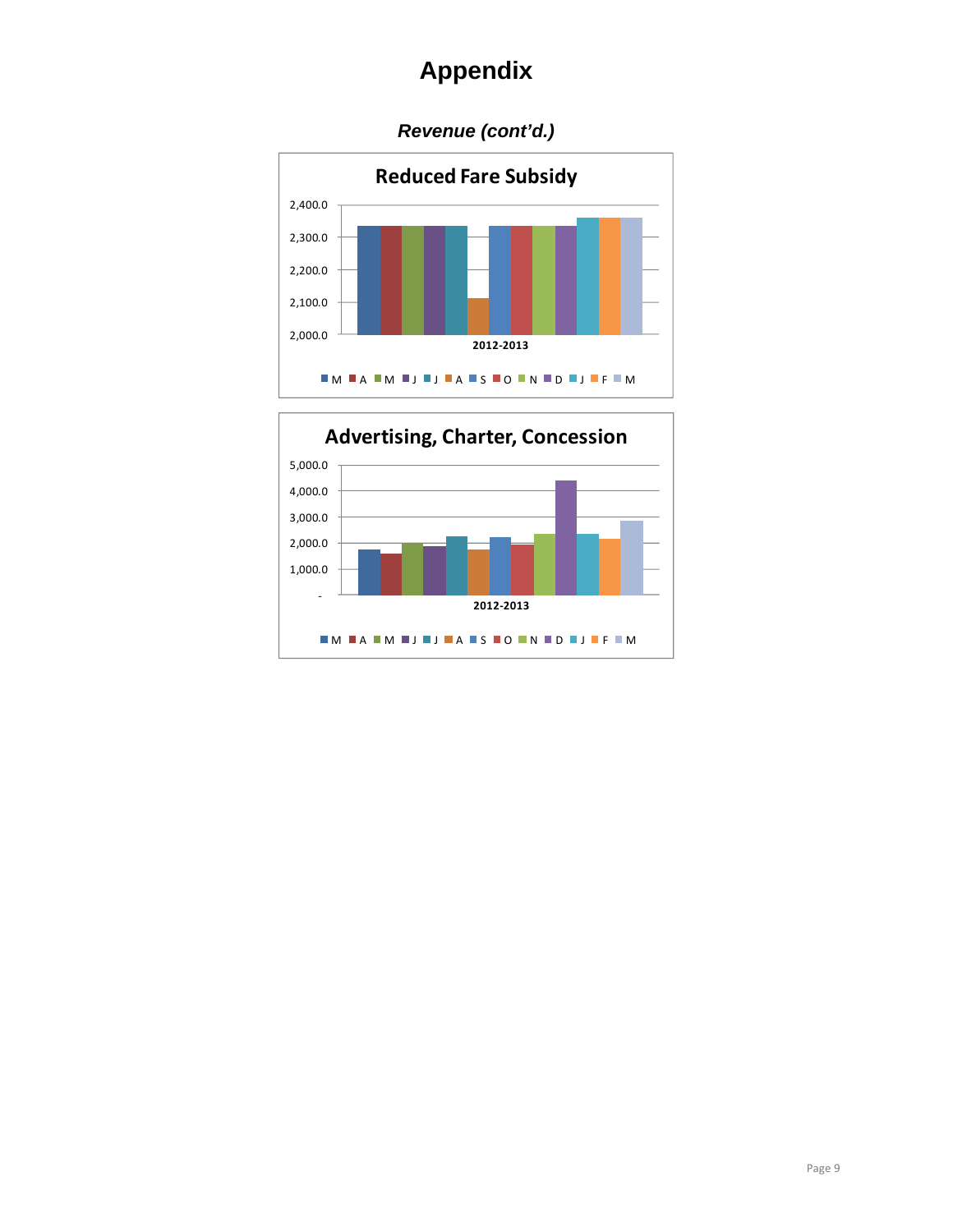### *Expenses*